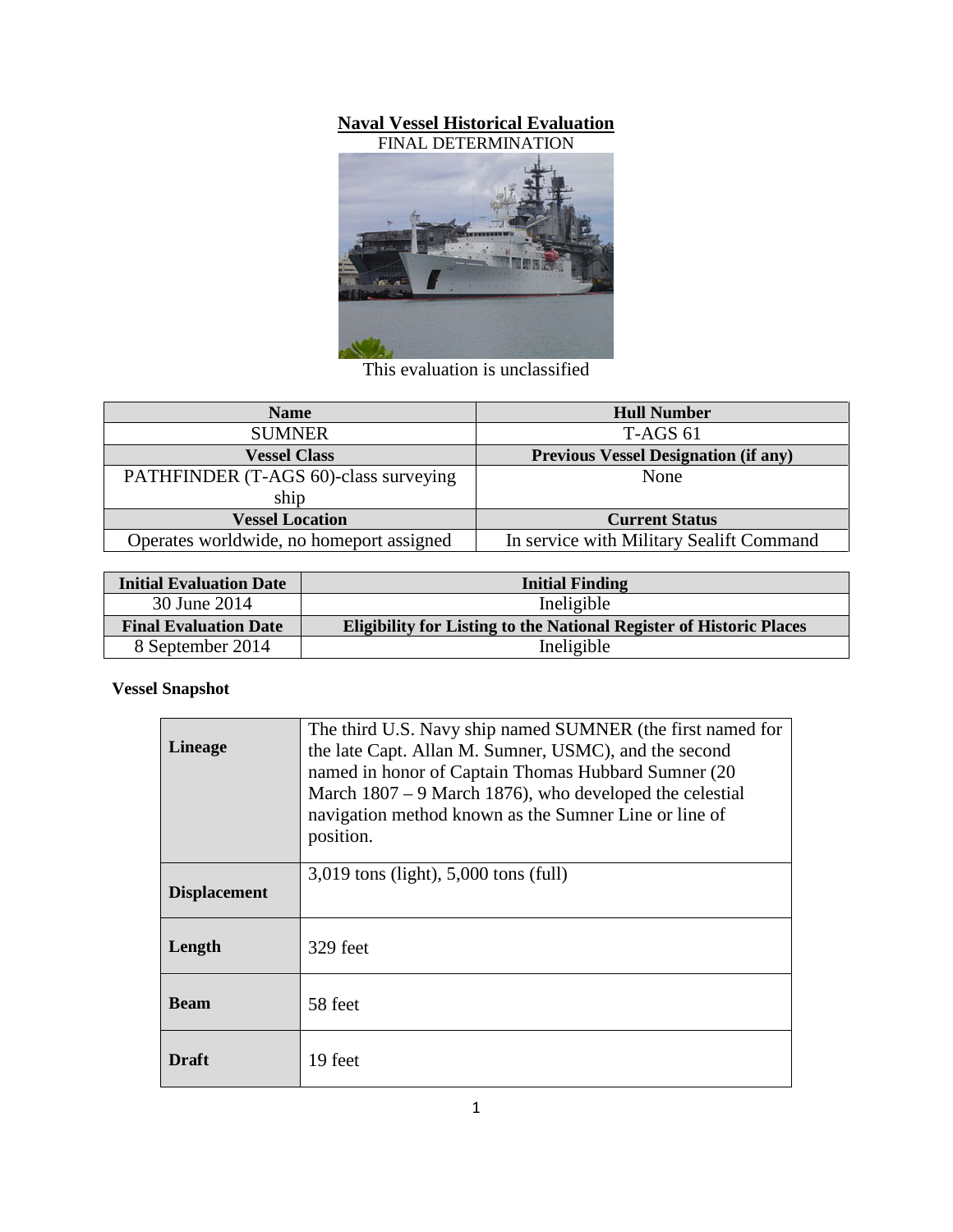| <b>Speed</b>          | 16 knots                                                                                                                                                                                                                                                                                          |
|-----------------------|---------------------------------------------------------------------------------------------------------------------------------------------------------------------------------------------------------------------------------------------------------------------------------------------------|
| <b>Propulsion</b>     | Diesel-electric; 4 EMD/Baylor diesel generators; 11, 425<br>horsepower (8.52 MW); 2 GE CDF 1944 motors; 8,000<br>horsepower (5.96 MW) sustained; 6,000 horsepower (4.48)<br>MW); $2$ Lips Z drives; bow thruster, 1,500 horsepower $(1.19)$<br>MW).                                               |
| <b>Armament</b>       | n/a                                                                                                                                                                                                                                                                                               |
| <b>Laid Down</b>      | 18 November 1992                                                                                                                                                                                                                                                                                  |
| <b>Launched</b>       | 28 February 1994                                                                                                                                                                                                                                                                                  |
| <b>Built By</b>       | Halter Marine Moss Pt. Shipyard, Mississippi                                                                                                                                                                                                                                                      |
| <b>Sponsor</b>        | Mrs. Carlton [Marian] Croyle and Mrs. Robert [Pam] DeLeo,<br>widows of the late Carlton Croyle and Robert DeLeo, Assistant<br>Project Manager and Project Engineer, respectively, on the<br>AGS-60 Program with Naval Sea Systems Command PMS-<br>383, who perished in a plane crash in June 1993 |
| <b>Delivered</b>      | 29 May 1995                                                                                                                                                                                                                                                                                       |
| <b>Commissioned</b>   | n/a                                                                                                                                                                                                                                                                                               |
| <b>Inactivated</b>    | n/a                                                                                                                                                                                                                                                                                               |
| <b>Decommissioned</b> | n/a                                                                                                                                                                                                                                                                                               |
| <b>Stricken</b>       | n/a                                                                                                                                                                                                                                                                                               |

## **Vessel History**

| <b>Deployment</b><br><b>Summary</b> | MSC's surveying ships used precise, multi-beam, wide-angle, hydrographic<br>sonar systems to collect water-depth measurements and other related data.<br>The information was used to produce accurate charts and other products for<br>Navy warfighters. In addition to survey work, SUMNER and PATHFINDER |
|-------------------------------------|------------------------------------------------------------------------------------------------------------------------------------------------------------------------------------------------------------------------------------------------------------------------------------------------------------|
|                                     | (T-AGS 61), with their naval mobile instrumentation system, provided down-                                                                                                                                                                                                                                 |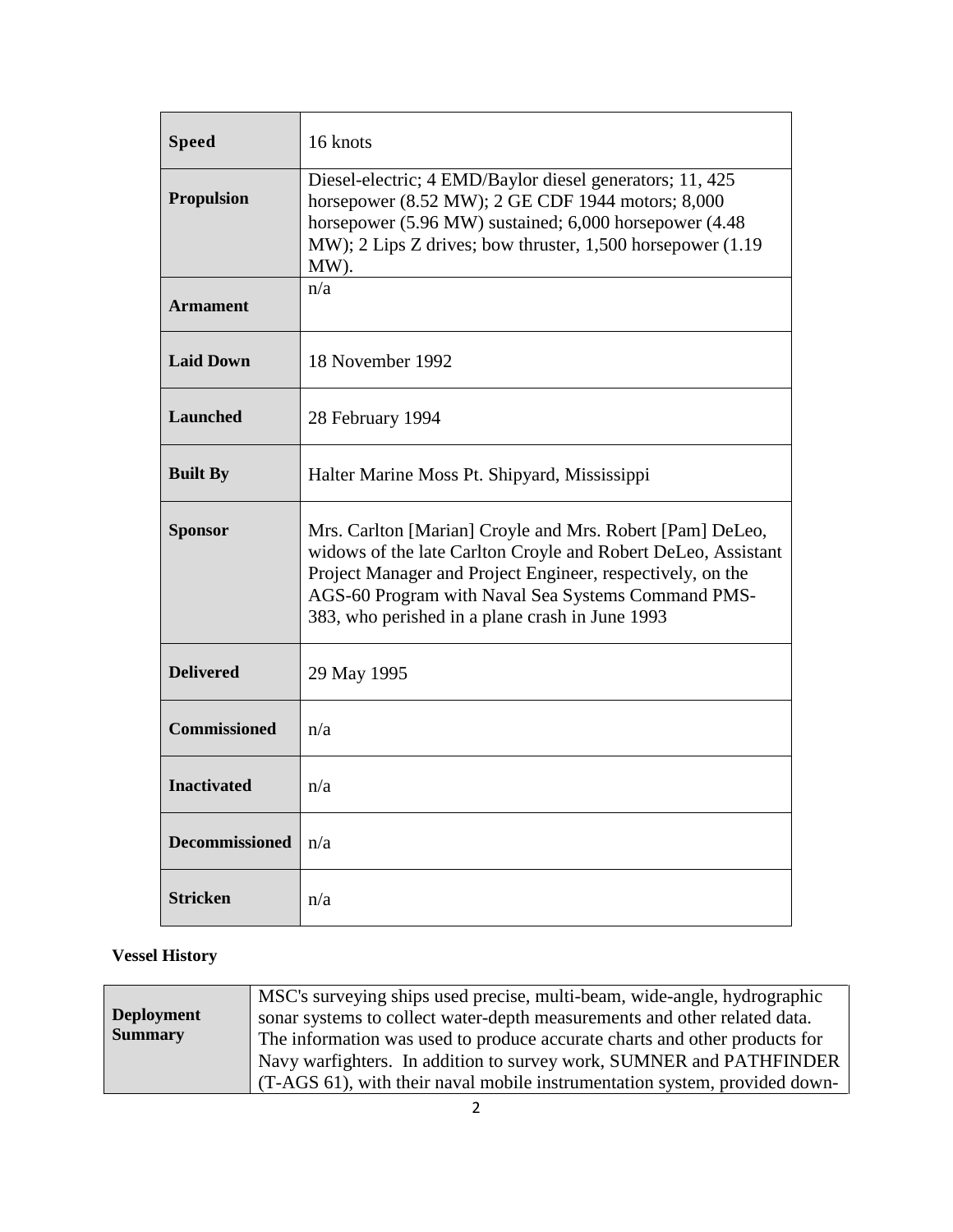|                                    | December 2009 - SUMNER surveyed the southern region of the Atlantic                                                                                                                                                                                                                                                                                               |
|------------------------------------|-------------------------------------------------------------------------------------------------------------------------------------------------------------------------------------------------------------------------------------------------------------------------------------------------------------------------------------------------------------------|
|                                    | Ocean in support of the U.S. Naval Oceanographic Office.                                                                                                                                                                                                                                                                                                          |
|                                    | 2010 - SUMNER made a brief two-week return to the U.S. Sixth Fleet area<br>of responsibility for survey operations in the southern Atlantic Ocean. The<br>ship returned to Sealift Logistics Command Atlantic/U.S. 4th Fleet.                                                                                                                                     |
|                                    | February 2010 - SUMNER surveyed the harbor at Port au Prince, Haiti, to<br>determine if there were major changes to the ocean floor, or if any debris<br>from the earthquake was hidden where it could damage ships delivering relief<br>supplies. SUMNER assisted by passing remote surveying systems and<br>support equipment to sister ship HENSON (T-AGS 63). |
|                                    | December 2011 - Subic Bay, Philippines                                                                                                                                                                                                                                                                                                                            |
|                                    | 2013 – Pearl Harbor, HI                                                                                                                                                                                                                                                                                                                                           |
|                                    | Expected to begin deactivation in 2014                                                                                                                                                                                                                                                                                                                            |
| Awards                             | <b>National Defense Service Medal</b>                                                                                                                                                                                                                                                                                                                             |
| <b>Noteworthy</b><br><b>Events</b> | None found other than those mentioned in deployment summary above.                                                                                                                                                                                                                                                                                                |
| DANFS* Entry                       | Placeholder entry in progress                                                                                                                                                                                                                                                                                                                                     |

\**Dictionary of American Naval Fighting Ships*